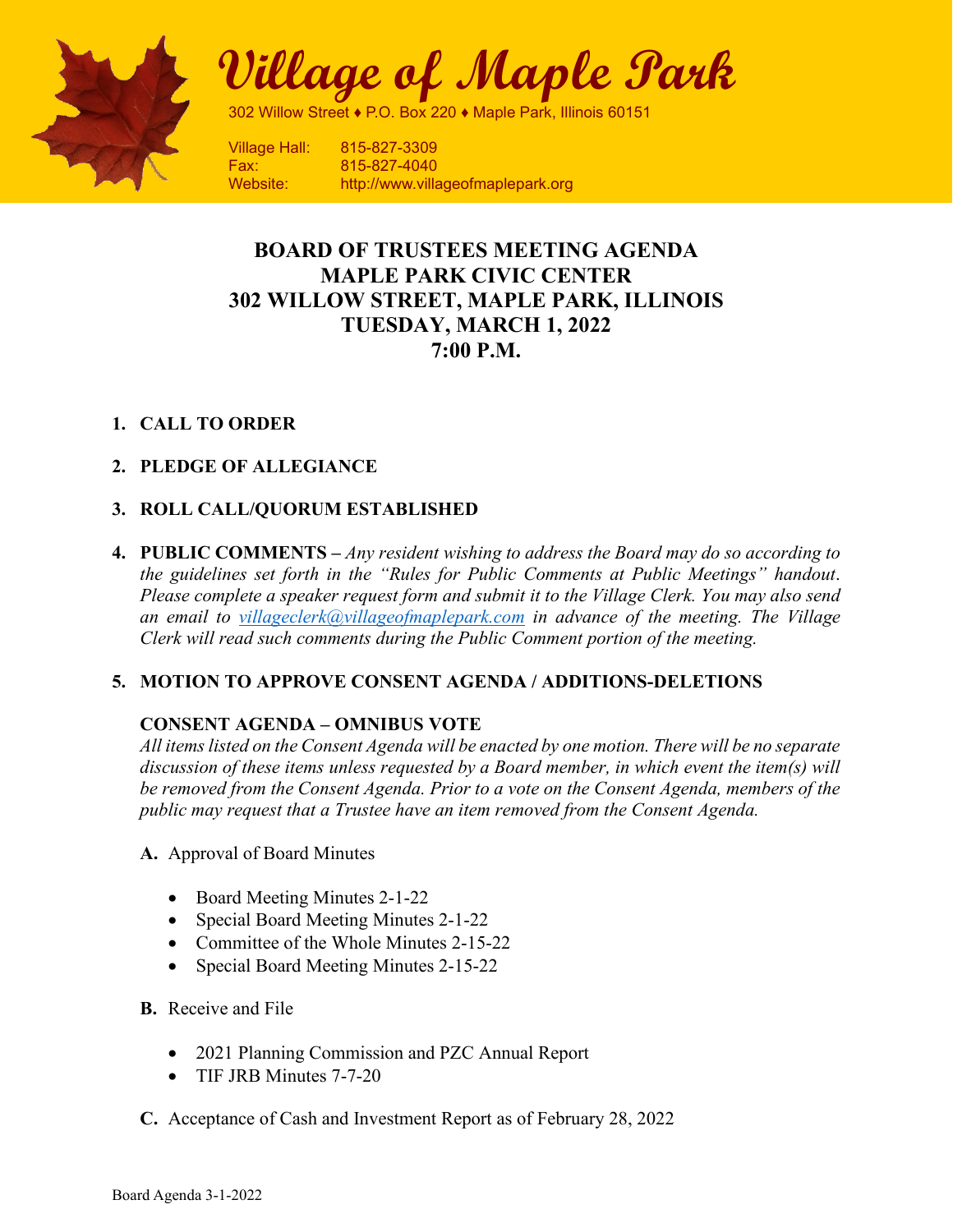Agenda Board of Trustees Meeting March 1, 2022 Page 2 of 4

**D.** Approval of Bills Payable and Manual Check Register # 813

| ACCOUNTS PAYABLE: | \$24,568.73 |
|-------------------|-------------|
| MANUAL CHECKS:    | 5,727.35    |
| TOTAI:            | \$30,296.08 |

- **E.** Approval of Travel, Meals, Lodging for Elected Officials /Employees
- **6. FINANCIAL REPORT**
- **7. LEGAL REPORT**
- **8. VILLAGE ADMINISTRATOR REPORT**
- **9. POLICE DEPARTMENT REPORT**
- **10. PUBLIC WORKS REPORT**
- **11. ENGINEERING REPORT**
- **12. OLD BUSINESS**
- **13. NEW BUSINESS**
	- **A. CONSIDERATIONS**
	- **B. MOTIONS**

#### **14. RESOLUTIONS**

#### **A. RESOLUTION 2022-05 A RESOLUTION IN SUPPORT OF TAX INCREMENT FINANCING**

*This Resolution supports Tax Increment Financing as an economic development tool without additional restrictions and urges the General Assembly and Governor to protect it in its current form.*

#### **15. ORDINANCES**

#### **A. ORDINANCE 2022-07 AN ORDINANCE AMENDING TITLE 11, "ZONING REGULATIONS, "CHAPTER 7, "BUSINESS DISTRICTS," AND CHAPTER 8, "INDUSTRIAL DISTRICTS" OF THE MAPLE PARK VILLAGE CODE**

*This Ordinance amends Chapters 7 and 8 by allowing cell towers, radio, radar, telephone and television station towers as special uses in the B-1, B-2 and I-1 Zoning Districts.*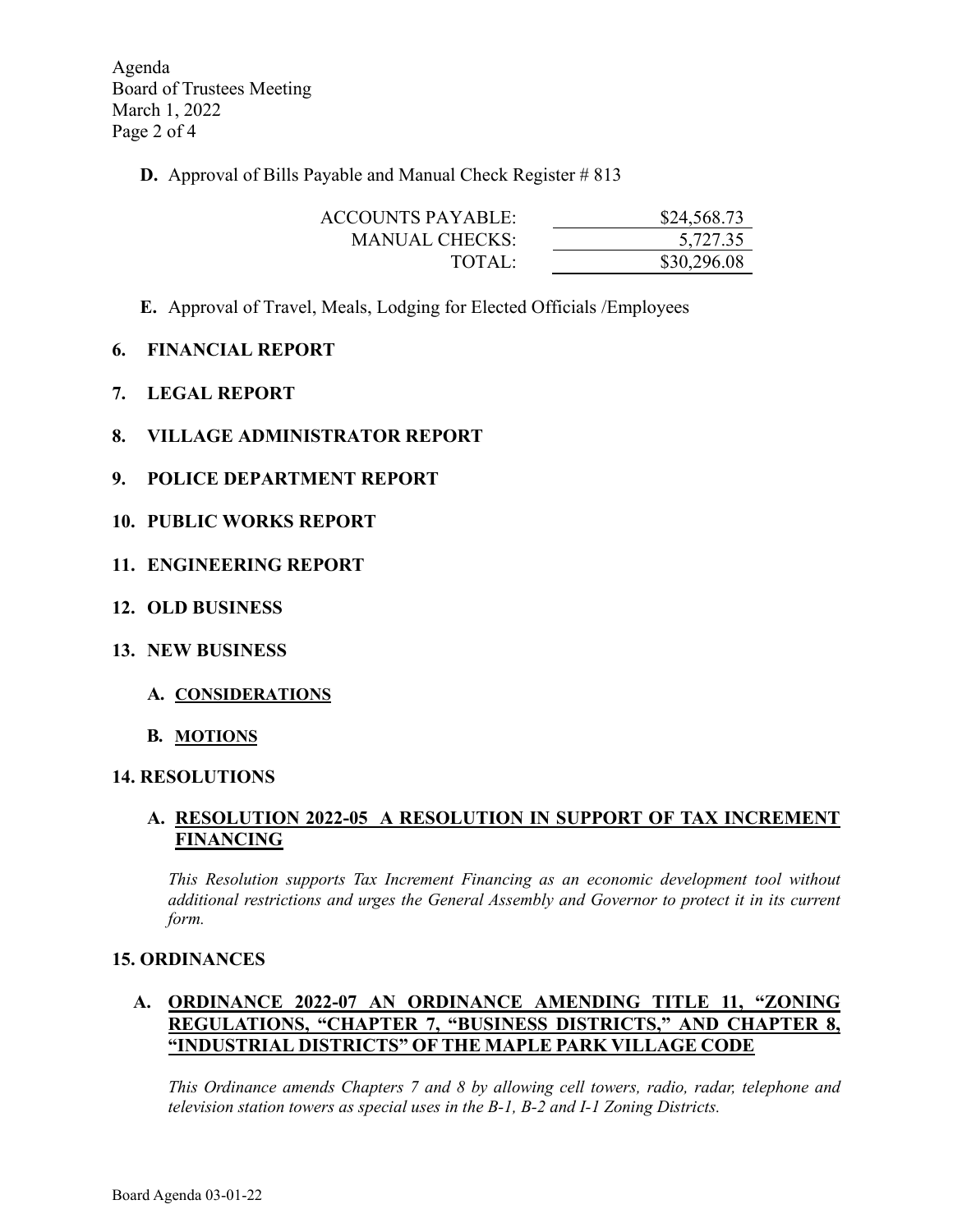Agenda Board of Trustees Meeting March 1, 2022 Page 3 of 4

#### **B. ORDINANCE 2022-08 AN ORDINANCE AUTHORIZING THE ISSUANCE OF GENERAL OBLIGATION BONDS (ALTERNATE REVENUE SOURCE), SERIES 2022 OF THE VILLAGE OF MAPLE PARK, KANE AND DEKALB COUNTIES, ILLINOIS, IN AN AGGREGATE PRINCIPAL AMOUNT OF NOT TO EXCEED \$2,250,000 FOR THE PURPOSE OF FINANCING THE COSTS OF CERTAIN CAPITAL PROJECTS WITHIN THE VILLAGE AND PAYING FOR COSTS RELATED THERETO, AND PROVIDING FOR THE LEVY OF A DIRECT ANNUAL TAX SUFFICIENT TO PAY THE PRINCIPAL OF AND INTEREST ON SAID BONDS.**

*This ordinance sets the parameters for the Village of Maple Park's bond issue for the purpose of financing the new water tower and other capital projects within the Village.*

### **16. VILLAGE PRESIDENT REPORT**

#### **17. TRUSTEE REPORT**

#### **18. EXECUTIVE SESSION**

#### **A. 5 ILCS 120/2 (c) 21 CLOSED SESSION MEETING MINUTES**

*Discussion of minutes of meetings lawfully closed under this Act, whether for purposes of approval by the body of the minutes or semi-annual review of the minutes as mandated by Section 2.06. 5 ILCS 120/2(c)(21).*

#### **B. ITEM(S) FROM CLOSED SESSION**

### **1. RESOLUTION 2022-06 A RESOLUTION AUTHORIZING THE DESTRUCTION OF AUDIO RECORDINGS OF CLOSED SESSION MEETINGS**

*This Resolution allows for the destruction of closed session meeting minutes as provided by state statute.*

The following meeting dates have minutes that have been transcribed and Staff is requesting that the audio recordings be destroyed as provided by law:

- March 6, 2018
- June 5, 2018
- September 4, 2018
- March 15, 2019
- July 2, 2019
- March 3, 2020